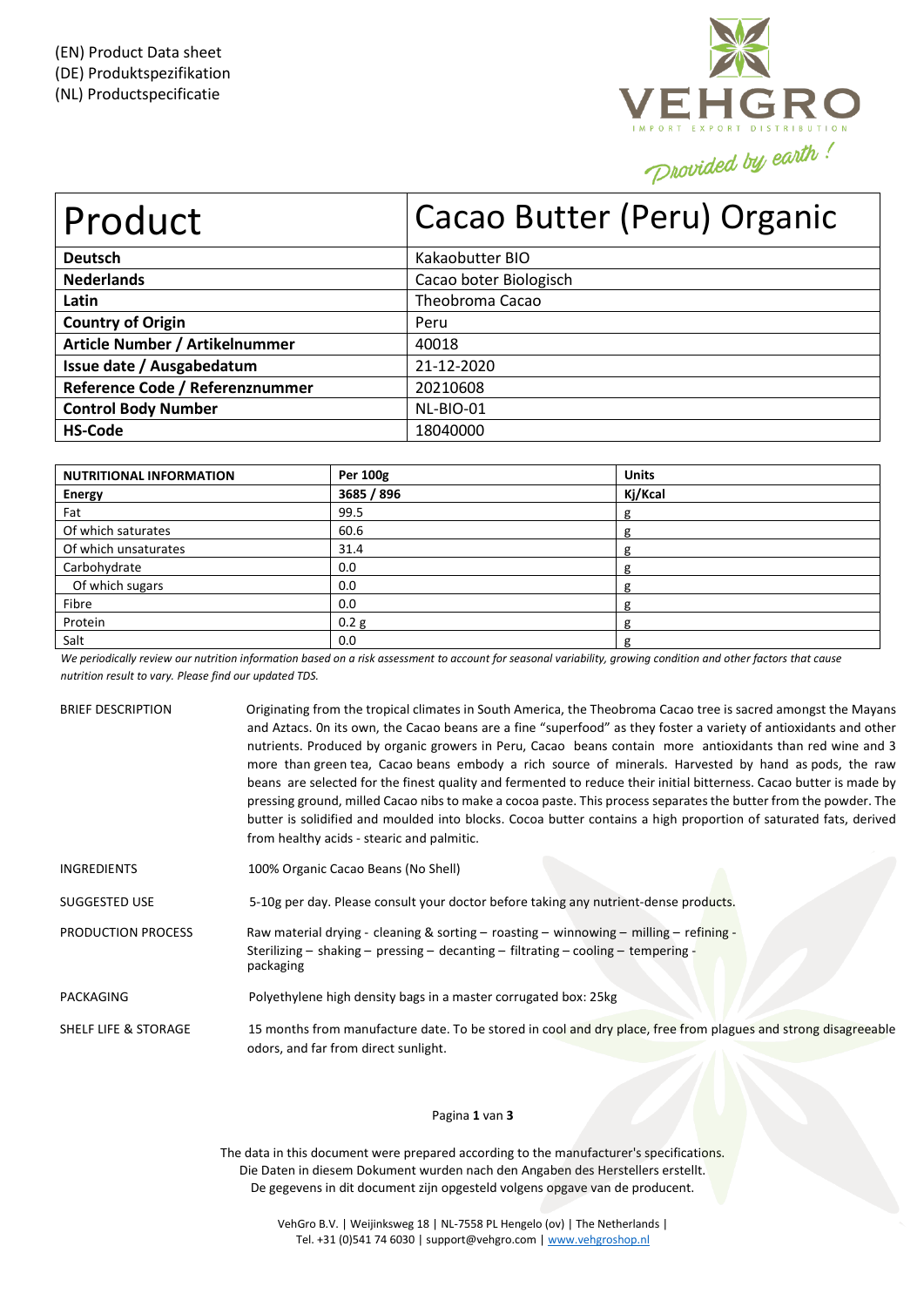

## **ALLERGEN STATEMENT**

We hereby certify that Organic Cacao Butter Blocks sold by VehGro B.V. does not contain any substances causing allergies or intolerances as ingredients or by possibility of cross contamination. The list of allergens which are likely to cause adverse reactions in susceptible individuals is provided in Annex II of Regulation (EU) No 1169/2011. Please note that this statement is based on the information provided by the manufacturer of the product.

## **AUTHENCITY AND COMPLIANCE STATEMENT**

Organic Cacao Butter Blocks are 100% natural and does not contain any additives such as sugars, acids, colorants, preservatives, etc. The product conforms with relevant UK and EU food law.

## **GMO FREE**

Organic Cacao Butter Blocks are not subject to genetic modifications. Process controls are in place to ensure no accidental contamination with genetically modified materials, or materials derived thereafter, can occur. We hereby certify that Organic Cacao Butter Blocks are not subject to labeling under EU Regulations 1829/2003/EC and 1830/2003/EC on genetically modified food and feed.

### **PESTICIDES**

Organic Cacao Butter Blocks comply with the requirements outlined in Council Regulation (EC) No. 834/2007 (and consecutive amendments). It also complies with Soil Association strict organic farming standards. During the manufacturing process the product and the packaging materials are not exposed to pesticides or pesticide residues. Pesticides are not stored on site, nor used in the manufacturing or warehousing areas.

#### **IRRADIATION**

The product has not been irradiated and complies with the EU regulation 1999/3/EC.

### **BSE STATEMENT**

Organic Cacao Butter Blocks are produced exclusively from plant source, and does not contain any components from animal origin. It has not been derived from any animal source, and has not come into contact with any components of animal origin.

# **RESIDUAL SOLVENTS**

No residual solvents are used in the manufacturing process.

#### **LEVEL OF UNDESIRABLE SUBSTANCES**

The strictly controlled production process of Organic Cacao Butter Blocks ensures that the undesirable substances levels (heavy metals, PAH, mycotoxins, etc.) are below the limits identified by EU legislation (Commission regulation No 2073/2005, No 1881/2006 and consecutive amendments), including the recommendations provided by EFSA on food contaminants.

#### Pagina **2** van **3**

The data in this document were prepared according to the manufacturer's specifications. Die Daten in diesem Dokument wurden nach den Angaben des Herstellers erstellt. De gegevens in dit document zijn opgesteld volgens opgave van de producent.

> VehGro B.V. | Weijinksweg 18 | NL-7558 PL Hengelo (ov) | The Netherlands | Tel. +31 (0)541 74 6030 | support@vehgro.com [| www.vehgroshop.nl](http://www.vehgroshop.nl/)